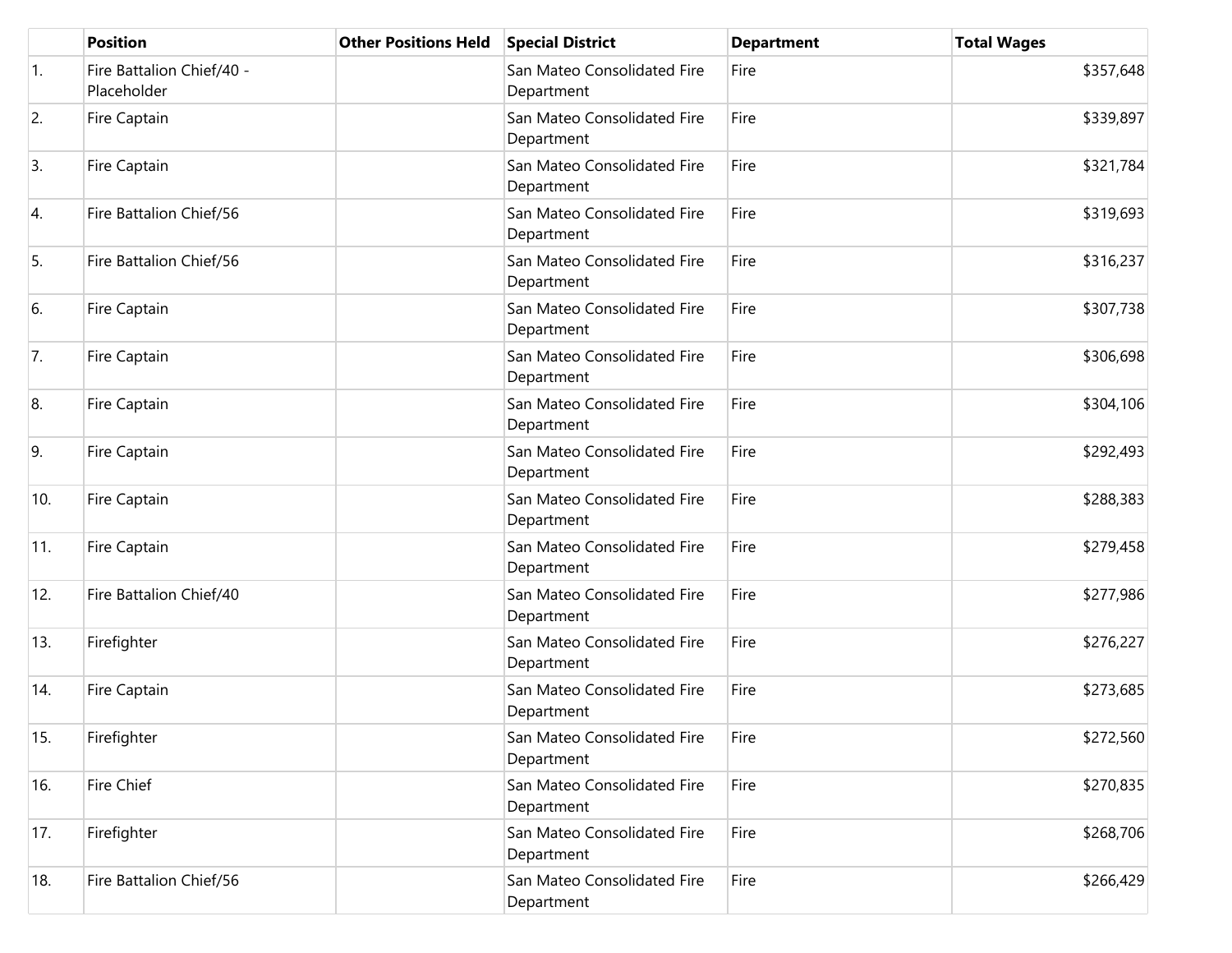| 19. | Fire Captain      | San Mateo Consolidated Fire<br>Department | Fire | \$264,641 |
|-----|-------------------|-------------------------------------------|------|-----------|
| 20. | Deputy Fire Chief | San Mateo Consolidated Fire<br>Department | Fire | \$262,885 |
| 21. | Fire Captain      | San Mateo Consolidated Fire<br>Department | Fire | \$260,828 |
| 22. | Firefighter       | San Mateo Consolidated Fire<br>Department | Fire | \$260,795 |
| 23. | Firefighter       | San Mateo Consolidated Fire<br>Department | Fire | \$259,256 |
| 24. | Fire Captain      | San Mateo Consolidated Fire<br>Department | Fire | \$253,646 |
| 25. | Firefighter       | San Mateo Consolidated Fire<br>Department | Fire | \$252,814 |
| 26. | Firefighter       | San Mateo Consolidated Fire<br>Department | Fire | \$249,556 |
| 27. | Fire Captain      | San Mateo Consolidated Fire<br>Department | Fire | \$247,943 |
| 28. | Fire Captain      | San Mateo Consolidated Fire<br>Department | Fire | \$241,704 |
| 29. | Fire Captain      | San Mateo Consolidated Fire<br>Department | Fire | \$240,247 |
| 30. | Fire Captain      | San Mateo Consolidated Fire<br>Department | Fire | \$239,695 |
| 31. | Fire Captain      | San Mateo Consolidated Fire<br>Department | Fire | \$239,462 |
| 32. | Firefighter       | San Mateo Consolidated Fire<br>Department | Fire | \$239,294 |
| 33. | Firefighter       | San Mateo Consolidated Fire<br>Department | Fire | \$234,955 |
| 34. | Firefighter       | San Mateo Consolidated Fire<br>Department | Fire | \$233,768 |
| 35. | Fire Captain      | San Mateo Consolidated Fire<br>Department | Fire | \$233,705 |
| 36. | Fire Captain      | San Mateo Consolidated Fire<br>Department | Fire | \$232,224 |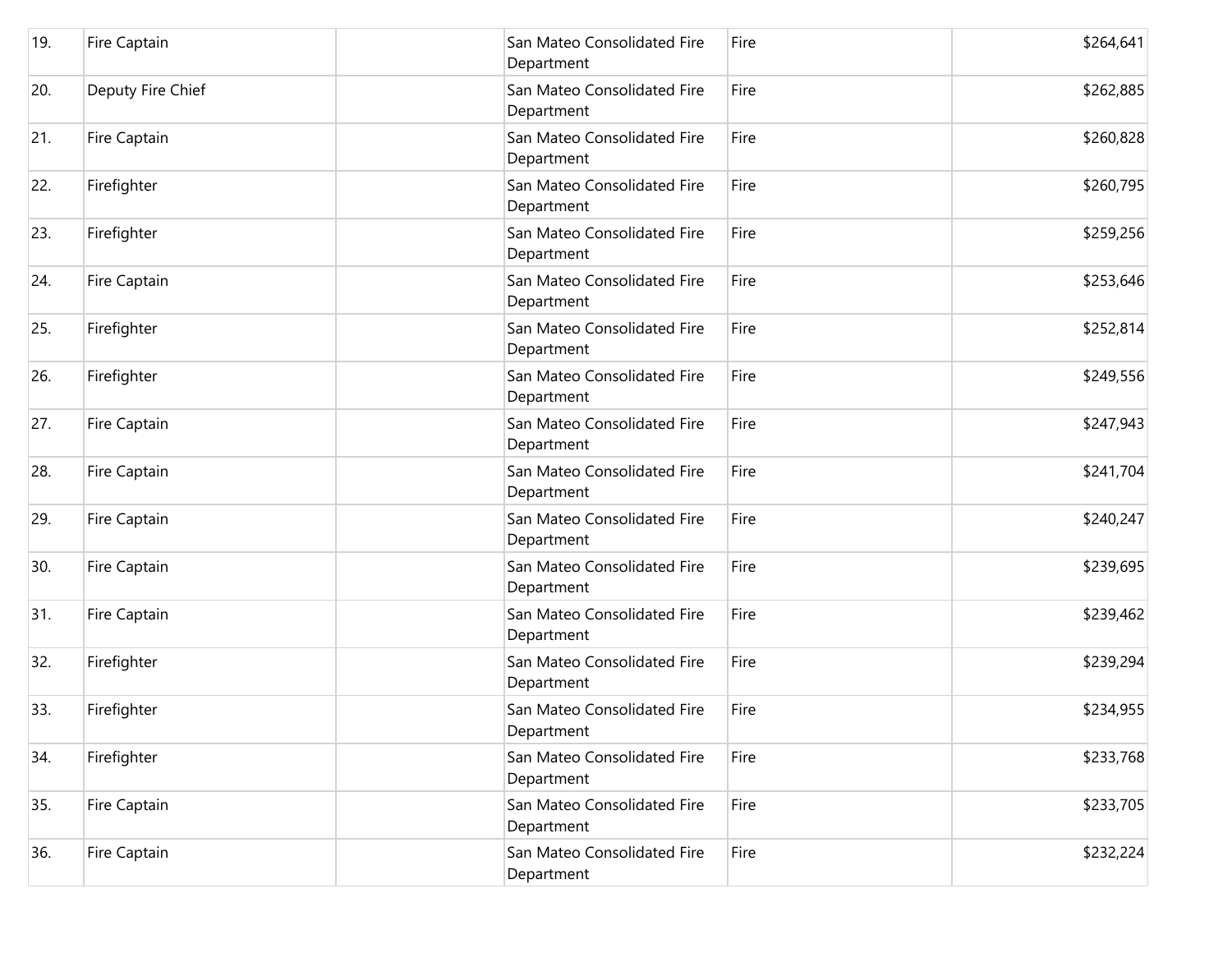| 37. | Fire Captain            | San Mateo Consolidated Fire<br>Department | Fire | \$232,087 |
|-----|-------------------------|-------------------------------------------|------|-----------|
| 38. | Fire Captain            | San Mateo Consolidated Fire<br>Department | Fire | \$231,765 |
| 39. | Firefighter             | San Mateo Consolidated Fire<br>Department | Fire | \$231,759 |
| 40. | Firefighter             | San Mateo Consolidated Fire<br>Department | Fire | \$231,617 |
| 41. | Fire Captain            | San Mateo Consolidated Fire<br>Department | Fire | \$230,335 |
| 42. | Firefighter             | San Mateo Consolidated Fire<br>Department | Fire | \$227,882 |
| 43. | Fire Captain            | San Mateo Consolidated Fire<br>Department | Fire | \$227,410 |
| 44. | Firefighter             | San Mateo Consolidated Fire<br>Department | Fire | \$227,408 |
| 45. | <b>Fire Captain</b>     | San Mateo Consolidated Fire<br>Department | Fire | \$227,089 |
| 46. | Fire Captain            | San Mateo Consolidated Fire<br>Department | Fire | \$226,453 |
| 47. | Firefighter             | San Mateo Consolidated Fire<br>Department | Fire | \$223,057 |
| 48. | Fire Battalion Chief/40 | San Mateo Consolidated Fire<br>Department | Fire | \$222,279 |
| 49. | Firefighter             | San Mateo Consolidated Fire<br>Department | Fire | \$221,318 |
| 50. | Firefighter             | San Mateo Consolidated Fire<br>Department | Fire | \$221,244 |
| 51. | Fire Battalion Chief/40 | San Mateo Consolidated Fire<br>Department | Fire | \$219,708 |
| 52. | Fire Captain            | San Mateo Consolidated Fire<br>Department | Fire | \$219,140 |
| 53. | Firefighter             | San Mateo Consolidated Fire<br>Department | Fire | \$217,610 |
| 54. | Firefighter             | San Mateo Consolidated Fire<br>Department | Fire | \$216,304 |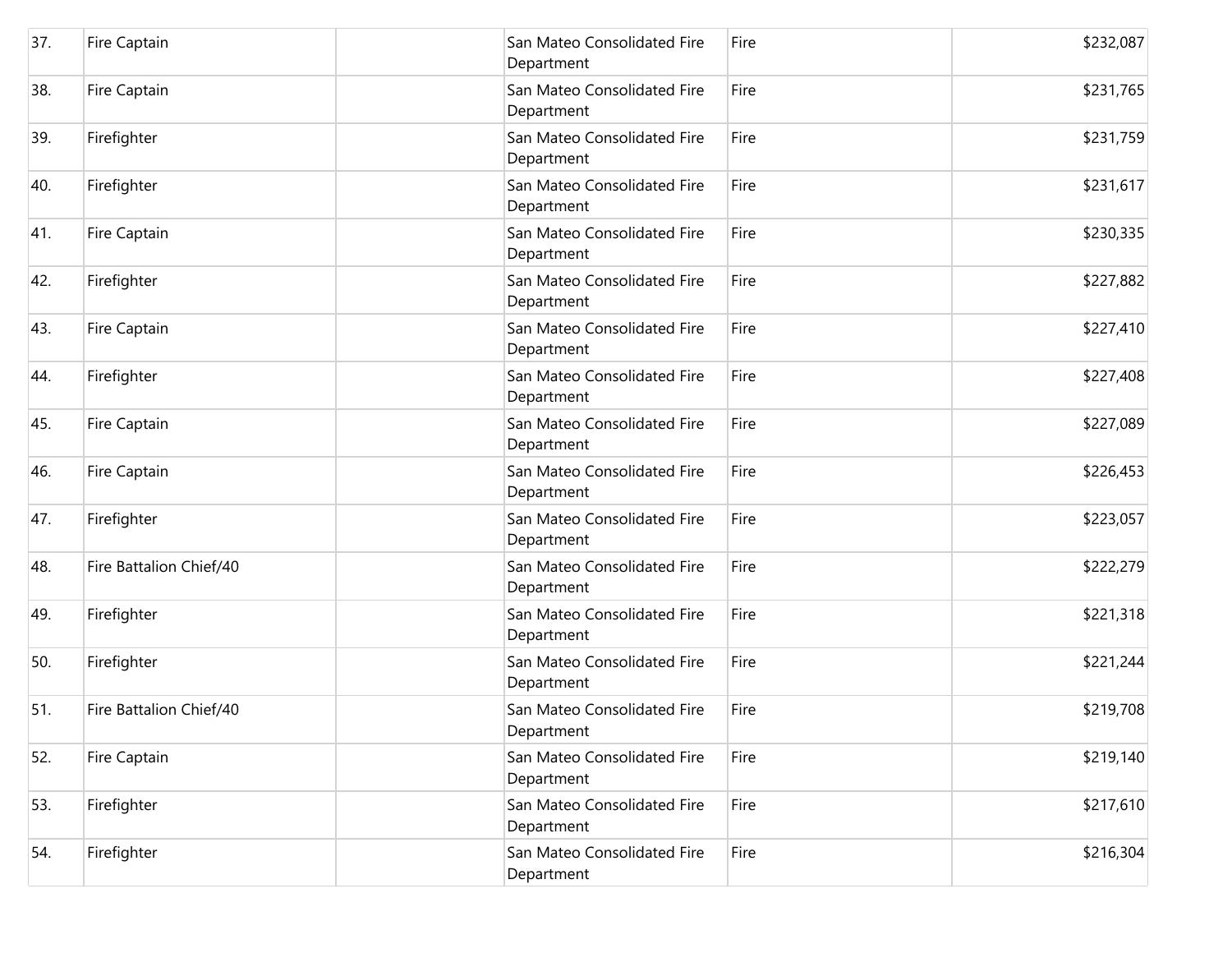| 55. | Fire Captain            | San Mateo Consolidated Fire<br>Department | Fire | \$216,020 |
|-----|-------------------------|-------------------------------------------|------|-----------|
| 56. | Firefighter             | San Mateo Consolidated Fire<br>Department | Fire | \$215,241 |
| 57. | Firefighter             | San Mateo Consolidated Fire<br>Department | Fire | \$213,168 |
| 58. | Firefighter             | San Mateo Consolidated Fire<br>Department | Fire | \$212,603 |
| 59. | Fire Captain            | San Mateo Consolidated Fire<br>Department | Fire | \$210,879 |
| 60. | Firefighter             | San Mateo Consolidated Fire<br>Department | Fire | \$210,661 |
| 61. | Firefighter             | San Mateo Consolidated Fire<br>Department | Fire | \$210,556 |
| 62. | Firefighter             | San Mateo Consolidated Fire<br>Department | Fire | \$209,992 |
| 63. | Firefighter             | San Mateo Consolidated Fire<br>Department | Fire | \$209,934 |
| 64. | Firefighter             | San Mateo Consolidated Fire<br>Department | Fire | \$209,750 |
| 65. | Firefighter             | San Mateo Consolidated Fire<br>Department | Fire | \$206,310 |
| 66. | Firefighter             | San Mateo Consolidated Fire<br>Department | Fire | \$202,152 |
| 67. | Fire Captain            | San Mateo Consolidated Fire<br>Department | Fire | \$202,031 |
| 68. | Fire Captain            | San Mateo Consolidated Fire<br>Department | Fire | \$201,776 |
| 69. | <b>Fire Marshal</b>     | San Mateo Consolidated Fire<br>Department | Fire | \$201,478 |
| 70. | Fire Battalion Chief/40 | San Mateo Consolidated Fire<br>Department | Fire | \$201,135 |
| 71. | Firefighter             | San Mateo Consolidated Fire<br>Department | Fire | \$199,829 |
| 72. | Firefighter             | San Mateo Consolidated Fire<br>Department | Fire | \$199,538 |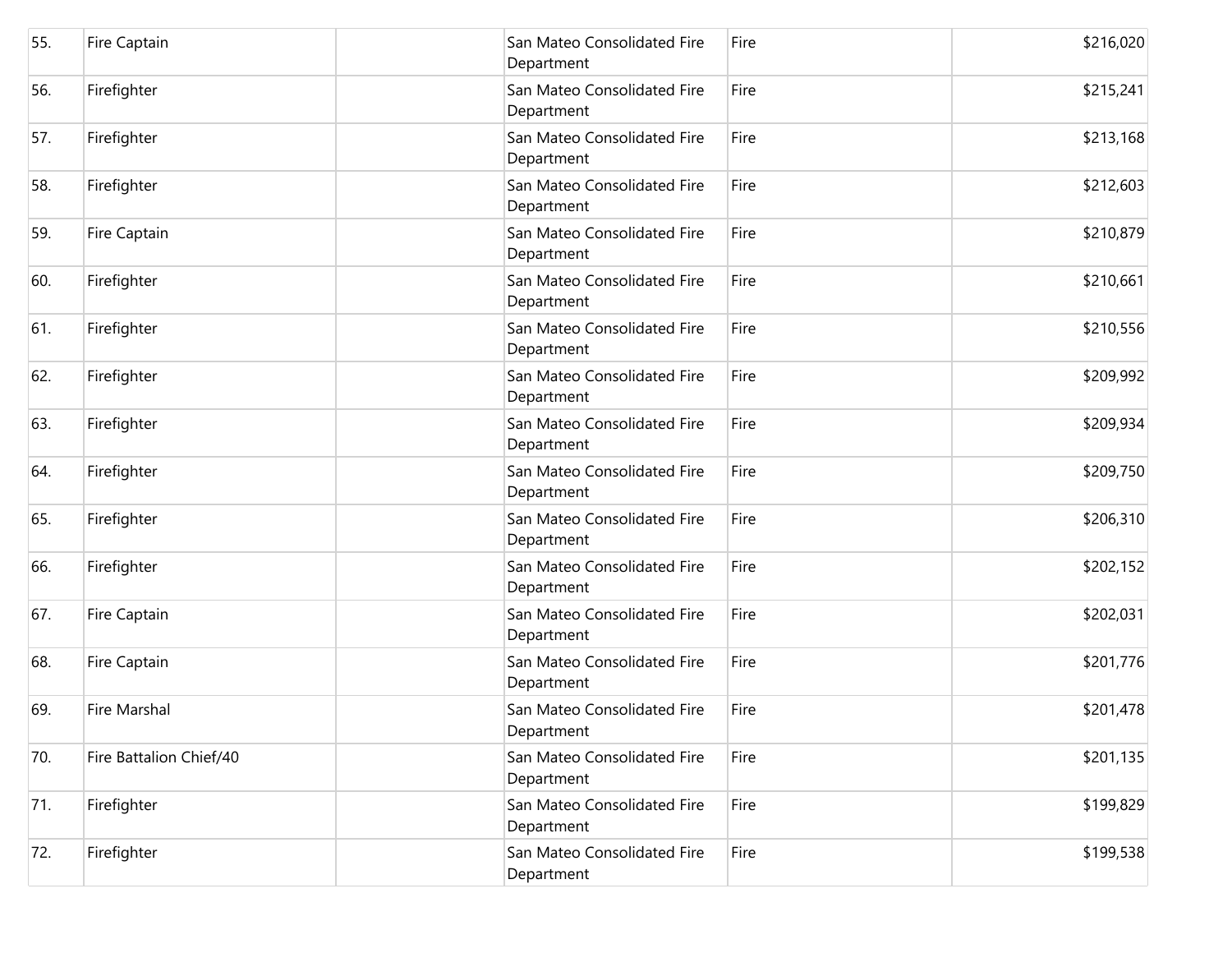| 73. | Fire Captain | San Mateo Consolidated Fire<br>Department | Fire | \$198,120 |
|-----|--------------|-------------------------------------------|------|-----------|
| 74. | Fire Captain | San Mateo Consolidated Fire<br>Department | Fire | \$197,091 |
| 75. | Firefighter  | San Mateo Consolidated Fire<br>Department | Fire | \$196,830 |
| 76. | Firefighter  | San Mateo Consolidated Fire<br>Department | Fire | \$193,535 |
| 77. | Firefighter  | San Mateo Consolidated Fire<br>Department | Fire | \$191,761 |
| 78. | Firefighter  | San Mateo Consolidated Fire<br>Department | Fire | \$191,471 |
| 79. | Fire Captain | San Mateo Consolidated Fire<br>Department | Fire | \$189,892 |
| 80. | Firefighter  | San Mateo Consolidated Fire<br>Department | Fire | \$189,753 |
| 81. | Firefighter  | San Mateo Consolidated Fire<br>Department | Fire | \$189,487 |
| 82. | Firefighter  | San Mateo Consolidated Fire<br>Department | Fire | \$188,334 |
| 83. | Firefighter  | San Mateo Consolidated Fire<br>Department | Fire | \$187,868 |
| 84. | Fire Captain | San Mateo Consolidated Fire<br>Department | Fire | \$186,976 |
| 85. | Firefighter  | San Mateo Consolidated Fire<br>Department | Fire | \$186,230 |
| 86. | Firefighter  | San Mateo Consolidated Fire<br>Department | Fire | \$186,071 |
| 87. | Fire Captain | San Mateo Consolidated Fire<br>Department | Fire | \$185,251 |
| 88. | Firefighter  | San Mateo Consolidated Fire<br>Department | Fire | \$184,733 |
| 89. | Firefighter  | San Mateo Consolidated Fire<br>Department | Fire | \$183,812 |
| 90. | Firefighter  | San Mateo Consolidated Fire<br>Department | Fire | \$183,118 |